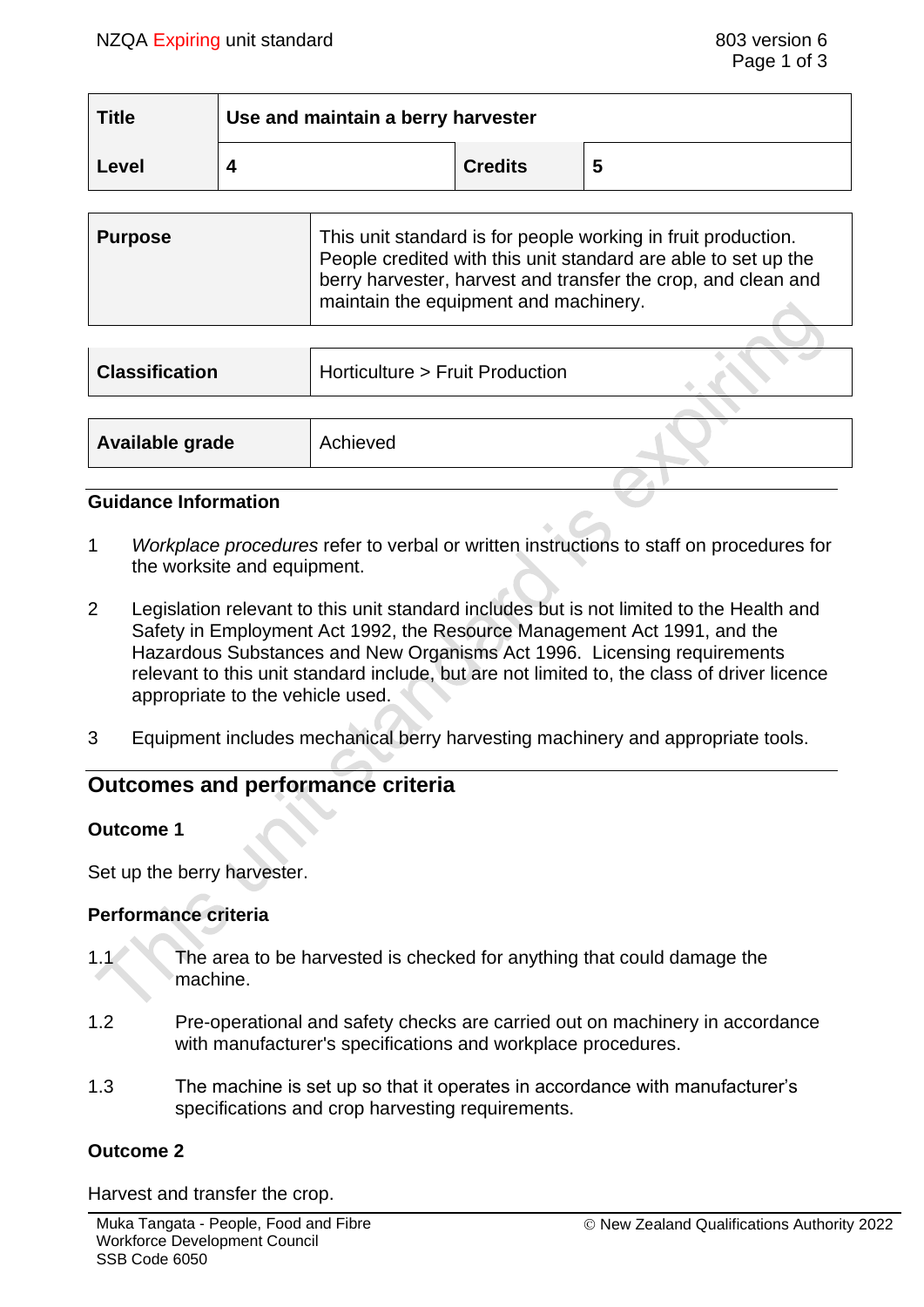### **Performance criteria**

- 2.1 The fruit maturity is checked and confirmation is received that it is ready for harvesting.
- 2.2 The machine is adjusted to account for changes in conditions and to achieve harvest requirements.
- 2.3 Safety procedures are observed to protect self, others, plants, fruit, and machine in accordance with workplace procedures and the manufacturer's specifications.
- 2.4 Throttle settings are appropriate to the equipment, terrain, conditions, and harvest requirements.
- 2.5 The machine is checked to ensure that operation is harvest effective.

Range harvest effectiveness includes – negligible berries left on plants, minimal damage to berries, few berries dropped to the ground, minimal damage to plants.

- 2.6 Berries are transferred to transport in accordance with workplace procedures.
- 2.7 Waste generated by the harvesting procedure is collected, treated, disposed of or recycled in accordance with workplace procedures.

### **Outcome 3**

Clean and maintain the equipment and machinery.

### **Performance criteria**

- 3.1 Equipment and machinery is cleaned and maintained in accordance with manufacturer's specifications and workplace procedures.
- 3.2 Waste generated by the cleaning procedure is collected, treated, disposed of or recycled in accordance with workplace procedures.

**This unit standard is expiring. Assessment against the standard must take place by the last date for assessment set out below.**